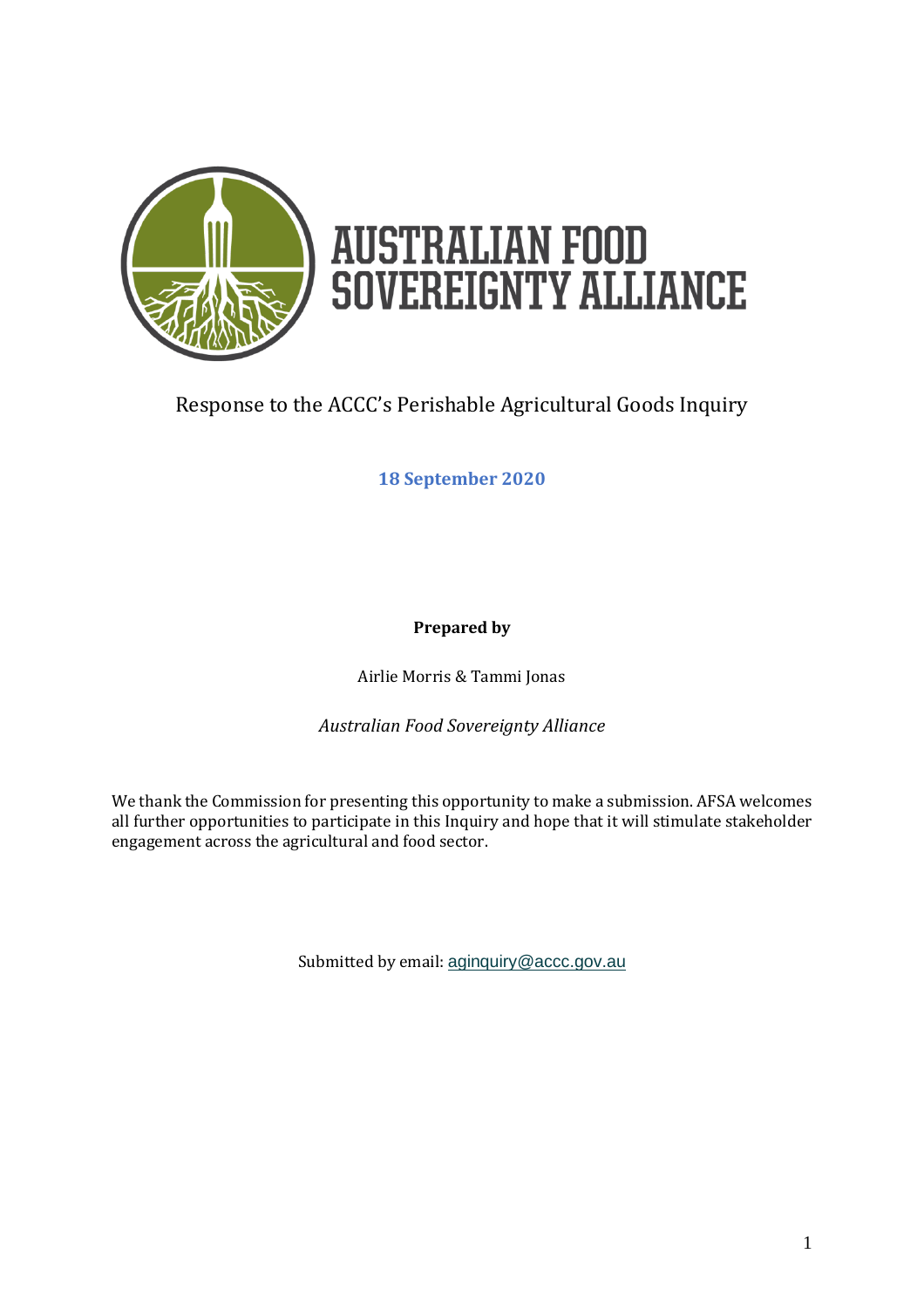# Contents

| THE COVID-19 IMPACT ON AUSTRALIAN FOOD SYSTEMS AND THE RISE OF ALTERNATIVE FOOD DISTRIBUTION |  |
|----------------------------------------------------------------------------------------------|--|
|                                                                                              |  |
|                                                                                              |  |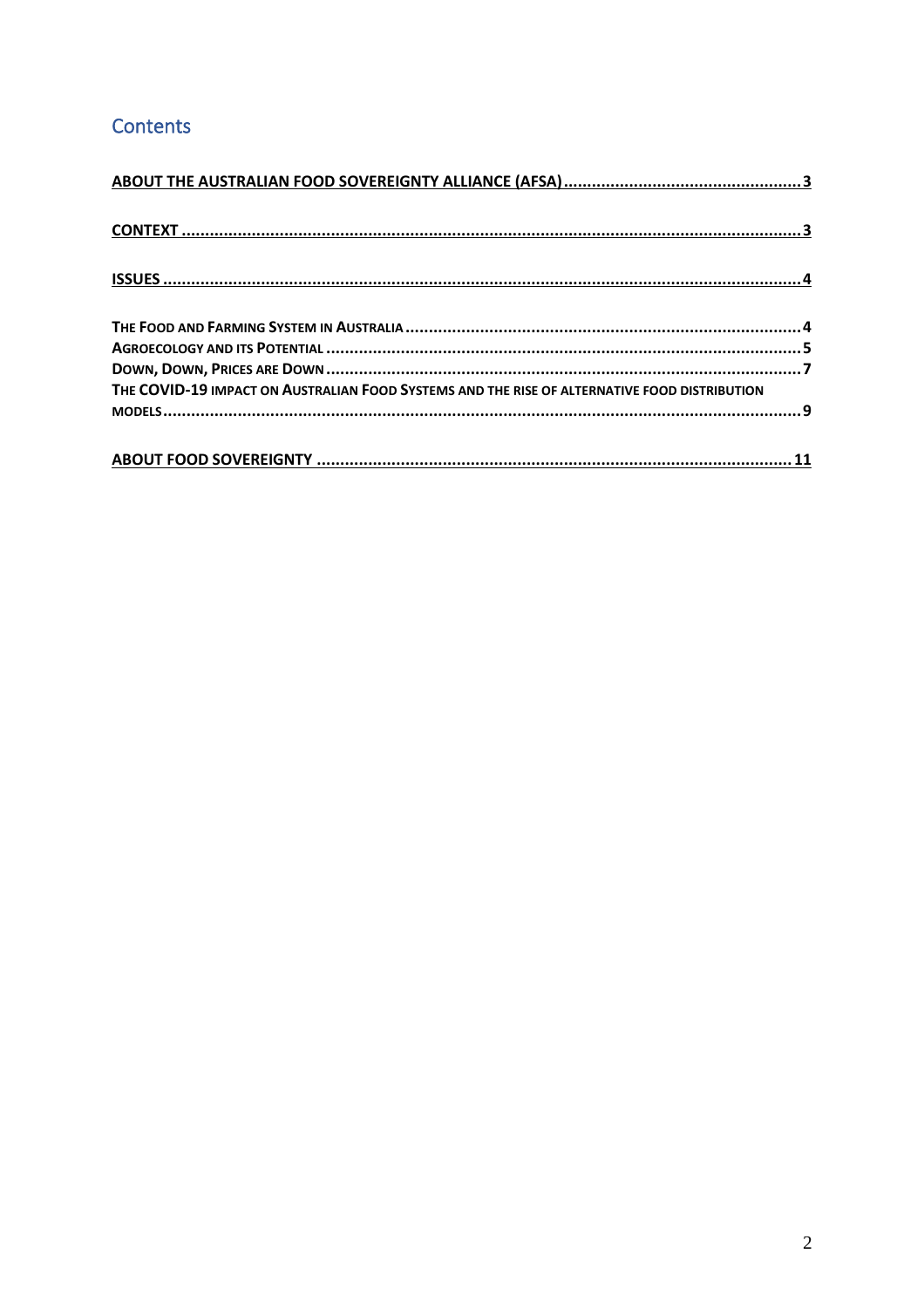## <span id="page-2-0"></span>About the Australian Food Sovereignty Alliance (AFSA)

The Australian Food Sovereignty Alliance (AFSA) is a farmer-led civil society organisation made up of individuals and organisations working together towards a food system in which people can create, manage, and choose their food and agriculture systems. AFSA is an independent organisation not aligned with any political party. We have around 700 farmer, individual, and organisational members.

AFSA provides a balanced voice to represent farmers. We connect small- and medium-scale Australian farmers for farmer-to-farmer knowledge sharing, work with all levels of government for scale-appropriate and consistent regulations and standards for agriculture, and advocate for fair pricing for those selling to the domestic market.

We are part of a robust global network of civil society organisations involved in food sovereignty and food security policy development and advocacy. We are members of the International Planning Committee for Food Sovereignty (IPC), La Via Campesina – the global movement of peasant farmers, and Urgenci: the International Network for Community-Supported Agriculture, and work regularly with Slow Food International and many of its Australian chapters. We also support the Australasian representative on the Civil Society Mechanism (CSM), which relates to the UN Committee on World Food Security (CFS).

Our vision is to enable regenerative and agroecological farming businesses to thrive. Australians care now more than ever about the way their food is produced, including its social and environmental impacts. Food produced on small- and medium-scale regenerative farms is increasingly in demand, and government is bound to heed changing community expectations and facilitate and encourage the growth and viability of regenerative agriculture and agroecology, thereby protecting the environment and human and animal health.

As a key stakeholder and representative body of small- and medium-scale producers Australia-wide, AFSA is appreciative of the opportunity to submit in relation to the Perishable Agricultural Goods Inquiry.

### <span id="page-2-1"></span>Context

On 26 August 2020, the Australian Treasurer, Josh Frydenberg and the Agricultural Minister David Littleproud announced that the ACCC would commence a three-month inquiry into bargaining power in supply chains for perishable agricultural goods in Australia.

AFSA welcomes this Inquiry and looks forward to further genuine consultation given the tight timeframe for submissions in this case. We note the terms of reference, particularly the first:

*"how the relative bargaining power of farmers, processors and retailers involved in supply chains for perishable agricultural goods affects trading practices, which can, in turn, affect the efficient operation of these markets"*

The imbalance of bargaining power and the reluctance to be a part of a long, vulnerable supply chain has been fundamental to the vast majority of our farmer members' decisions to opt for alternative farming and distribution models that we will outline below.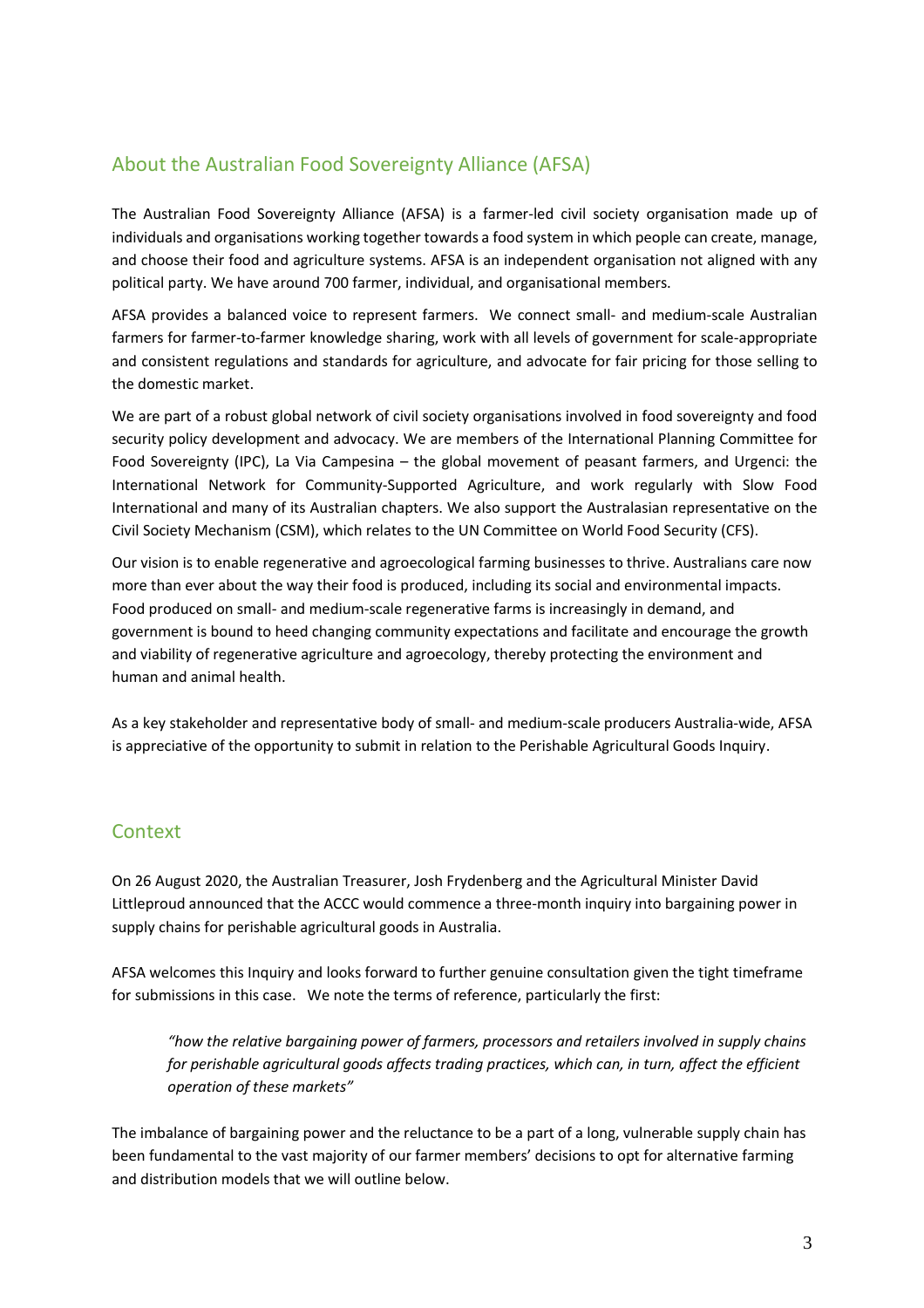We would entreat the Commission to read all submissions in light of the massive impact the COVID-19 pandemic has had on the makeup of our food supply chain. Above all else, the pandemic has shown that sustainability and ensuring a resilient local food supply should be the number one consideration.

*'A considerable inertia, manifest in public policies, corporate structures, education systems, consumer habits and investment in research, favours the currently dominant model of agriculture and food systems, representing a series of lock-ins. In the dominant model, environmental and social externalities are not properly considered and, therefore, not appropriately factored into decisions influencing the development of food systems. To overcome this inertia and challenge the status quo, it is imperative to create a level playing field on which different approaches can be equitably compared. This requires redirection of investments and efforts to design and implement innovative approaches, including agroecological approaches, that provide concrete alternatives to the dominant model and open transition pathways towards SFSs [sustainable food systems].'<sup>1</sup>*

#### <span id="page-3-0"></span>**Issues**

#### <span id="page-3-1"></span>The Food and Farming System in Australia

Australia has over its colonised era set up a regulatory and commercial environment that prioritises expensive, high-tech solutions, while our national food system is struggling under the burden of worsening public health, undemocratic concentration of market power, and an unsustainable focus on narrowly defined economic outcomes. The current regulatory requirements ensure the oligopoly of the big operators over smaller farmers, and multinational corporations over SME's that have traditionally been the lifeblood of our regional and rural communities. This narrow and misaligned focus is paid for in rural inequity, highlighted by our shrinking rural communities, consistent lack of investment in rural infrastructure and significantly poorer social and mental health outcomes<sup>2</sup> for these communities.

The inequities that exist between the players in the dominant, industrialised supply chain is not assisting ailing rural communities, is creating unacceptable animal welfare outcomes, and is a direct driver of multiple negative ecological impacts contributing to drought, fires, and climate change. Extreme, unfair competitive pricing strategies at the retail level come at a cost to any or all of the farmers, animal welfare and the environment. This extreme competition, a race to the bottom if you like, enables a system that sells off our valuable natural resources – soil health and water – in the form of agricultural commodities

<sup>&</sup>lt;sup>1</sup> HLPE. 2019. Agroecological and other innovative approaches for sustainable agriculture and food systems [that enhance food security and nutrition.](http://www.fao.org/3/ca5602en/ca5602en.pdf) A report by the High Level Panel of Experts on Food Security and Nutrition of the Committee on World Food Security, Rome.

<sup>2</sup> http://www.crrmh.com.au/index.php/our-work/research-projects/armhs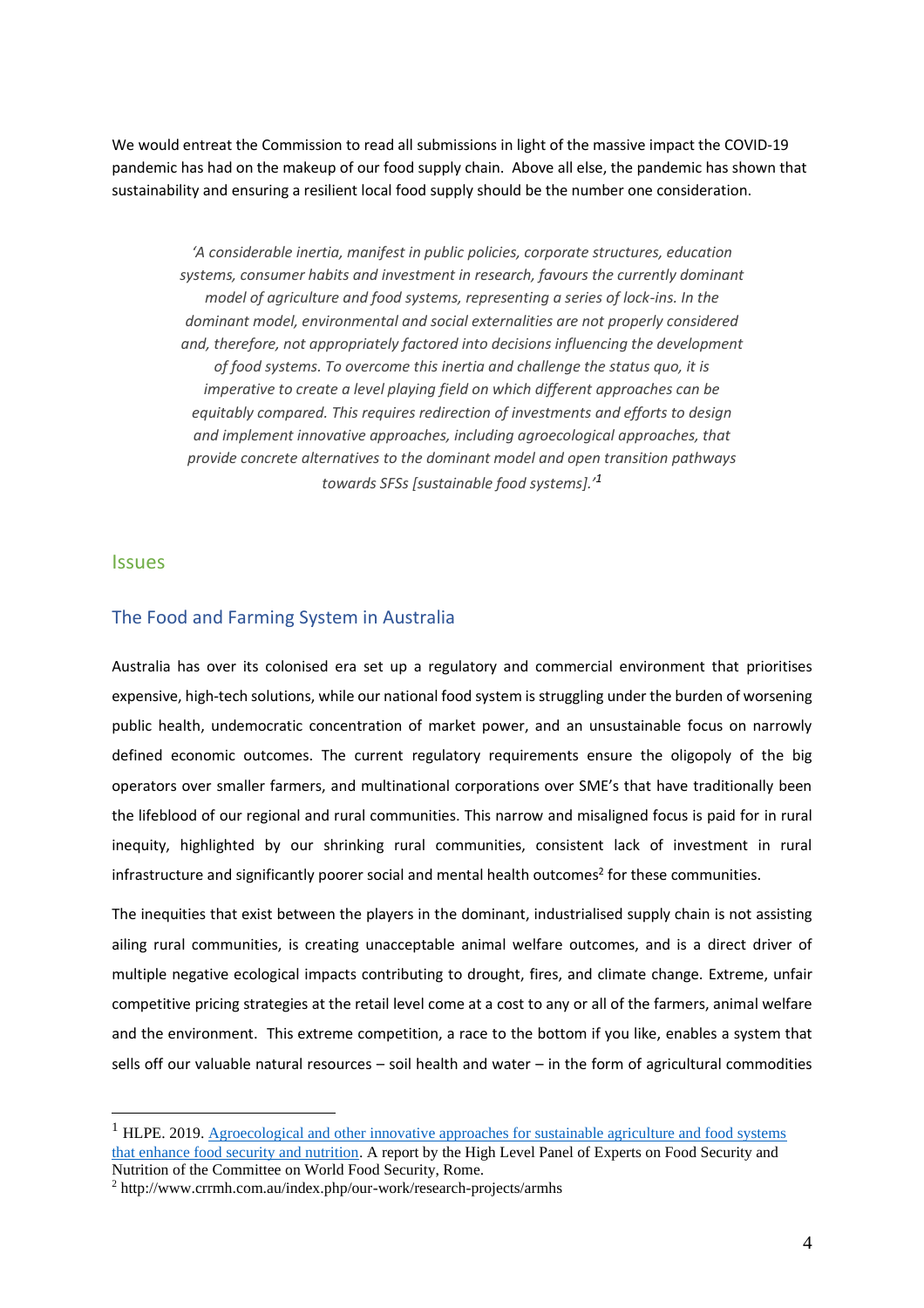for the profit of a minority of private interests. Over-grazing, over-tilling, and repeated and prolonged use of agrichemicals has depleted Australian soils of carbon and organic matter to dangerously unhealthy levels. Australian water resources are traded as commodity and allocated unfairly to big irrigators primarily producing food and fibre for export, severely limiting water access for many farms, communities, and the environment.

Moreover, the COVID-19 pandemic has clearly demonstrated the fragility of the industrialised system, in contrast to the agility with which small-scale local producers were able to adapt and continue to operate ensuring their products were still supplied to their markets, a lot of whom increased as people moved away from supermarkets and their emptying shelves.

Australian producers are being forced to adapt quickly to climate changes that happen in months and years, not decades<sup>3</sup>. In addition, increasing the demand on farmers to produce more with the focus on chemical fertilisers, genetically modified crops, and intensified livestock production systems does not lead to a sustainable system.

We take the view that while we need to support our farmers with access to markets, perpetuating and encouraging more intensive, large-scale, and export-focused farming is not the solution to long-term food security and food sovereignty in Australia.

Farmers committed to producing healthy, sustainable food for their local communities should have assistance, support and training for the continual necessary transition to genuinely sustainable forms of production. Small-scale farmers across Australia are already engaged in sustainable practices to provide nutritious food for their communities while caring for the soil they grow on.

#### <span id="page-4-0"></span>Agroecology and its Potential

Agroecological farming is the application of ecology to the design and management of sustainable agroecosystems<sup>4</sup>. It is a whole-of-system approach to agriculture and food systems development based on local food system experiences. It links human and ecological health, culture, economics and social wellbeing in an effort to sustain agricultural production, healthy environments, and viable food and farming communities.

For example, this is achieved through using renewable resources such as biological nitrogen fixation, using on-farm resources as much as possible and recycling on-farm nutrients. Agroecology aims to minimise toxins and conserve soils by using perennials, no-till or reduced tillage methods, mulching, rotational grazing, and mixed-species paddock rotations.

The most important aim of agroecology is to re-establish ecological relationships that can occur naturally

<sup>&</sup>lt;sup>3</sup> Stokes C & Howden M. (Eds.) 2010. Adapting Agriculture to Climate Change: Preparing Australian Agriculture, Forestry and Fisheries for the Future. CSIRO PUBLISHING.

<sup>4</sup> http://www.agroecology.org/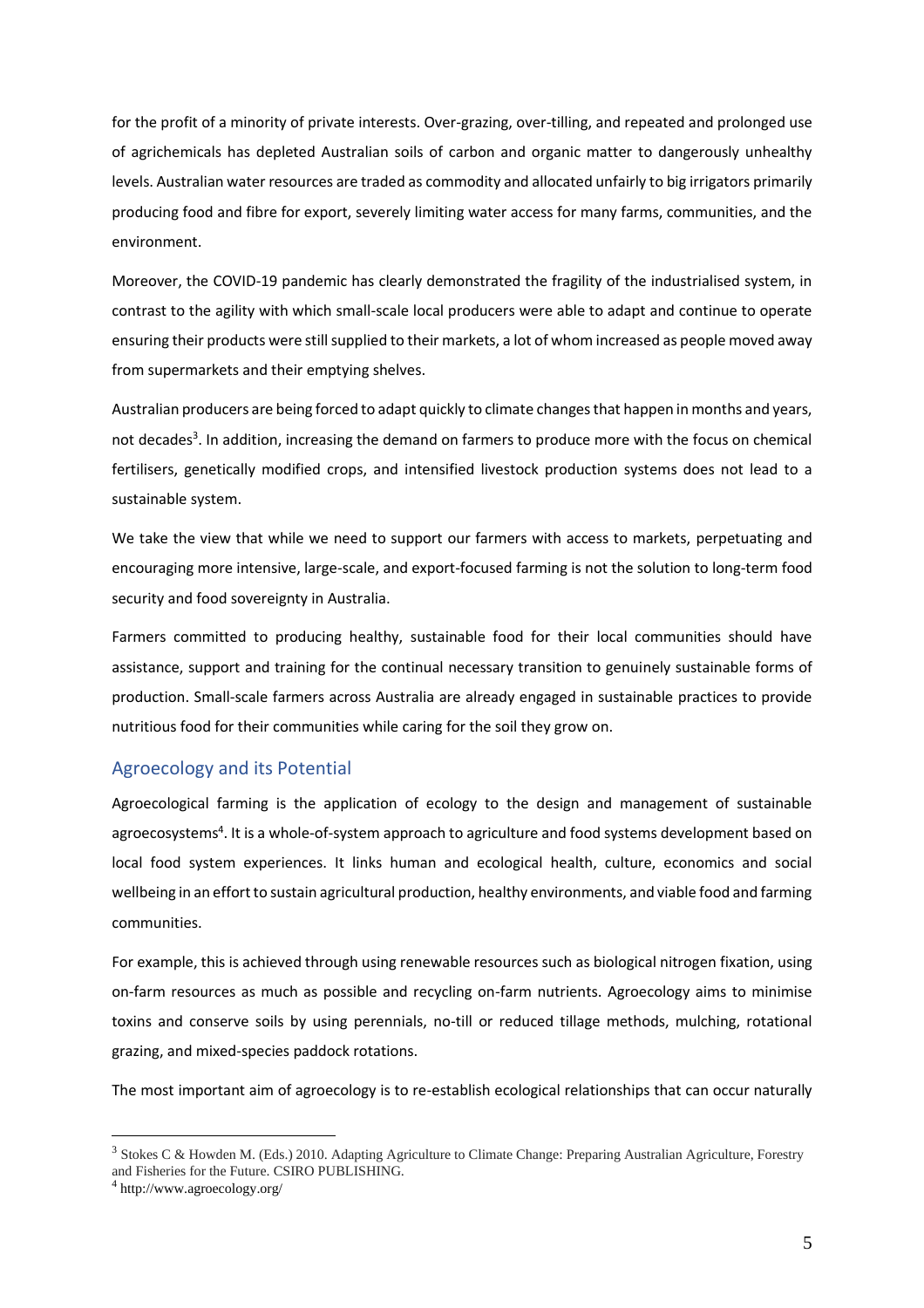on the farm instead of monoculture farming's narrow, input- and output-reliant paradigm with its associated externalised costs. Pests, diseases and weeds are carefully managed in diversified systems instead of 'controlled' with damaging chemicals. Intercropping and cover cropping draw in beneficial insects and keep moisture in the soil. Integrated livestock ensure a symbiotic relationship between soils and animals. Efforts are made to adapt plants and animals to the ecological conditions of the farm rather than modifying the farm to meet the needs of the crops and animals.

From an economic view, agroecological farmers aim to avoid dependence on a single crop or products. They seek out alternative markets and many rely on Community Supported Agriculture (CSA), farmers' markets, 'pick your own' marketing, value-added products, processing on-farm and agro-tourism. These direct connections and regular engagement with local and urban consumers are of material benefit to the profitability of farmers, and importantly, they are also of further benefit to the economic and social health of rural communities.

The 2019 report from the UN World Committee on Food Security (CFS) undertaken by the High Level Panel of Experts (HLPE) *Agroecological and other innovative approaches for sustainable agriculture and food systems that enhance food security and nutrition* made very clear recommendations for States and local authorities to support a transition to agroecological and other innovative approaches, and away from industrialised agriculture. It is worth repeating some of those recommendations at some length here:

All stakeholders involved in food systems (including: States, local authorities, intergovernmental organizations (IGOs), civil society and the private sector, research and academic institutions) should learn from agroecological and other innovative approaches concrete ways to foster transformation of food systems by improving resource efficiency, strengthening resilience and securing social equity/responsibility. In particular, they should:

a) take into account and value the diversity of food systems and their contexts across scales when developing transition pathways to SFSs;

b) use relevant performance metrics for food systems that consider all environmental, social and economic impacts of food production and consumption;

c) recognize the importance of improving the ecological footprint of food systems as an operational principle for transitioning to SFSs, and thereby encourage appropriate consumption alongside agricultural and other food production practices that maintain or enhance, rather than deplete, natural capital;

d) encourage integration of transdisciplinary science and local (including indigenous) knowledge in participatory innovation processes that transform food systems.

States and IGOs should:

a) Support diversified and resilient production systems, including mixed livestock, fish, cropping and agroforestry, that preserve and enhance biodiversity, as well as the natural resource base, exploring:

i. redirecting subsidies and incentives that at present benefit unsustainable practices, to support transition towards SFSs;

ii. supporting use of participatory and inclusive territorial management planning to identify and foster locally sustainable practices and to protect common natural resources at different levels (landscape and community, national, regional and global);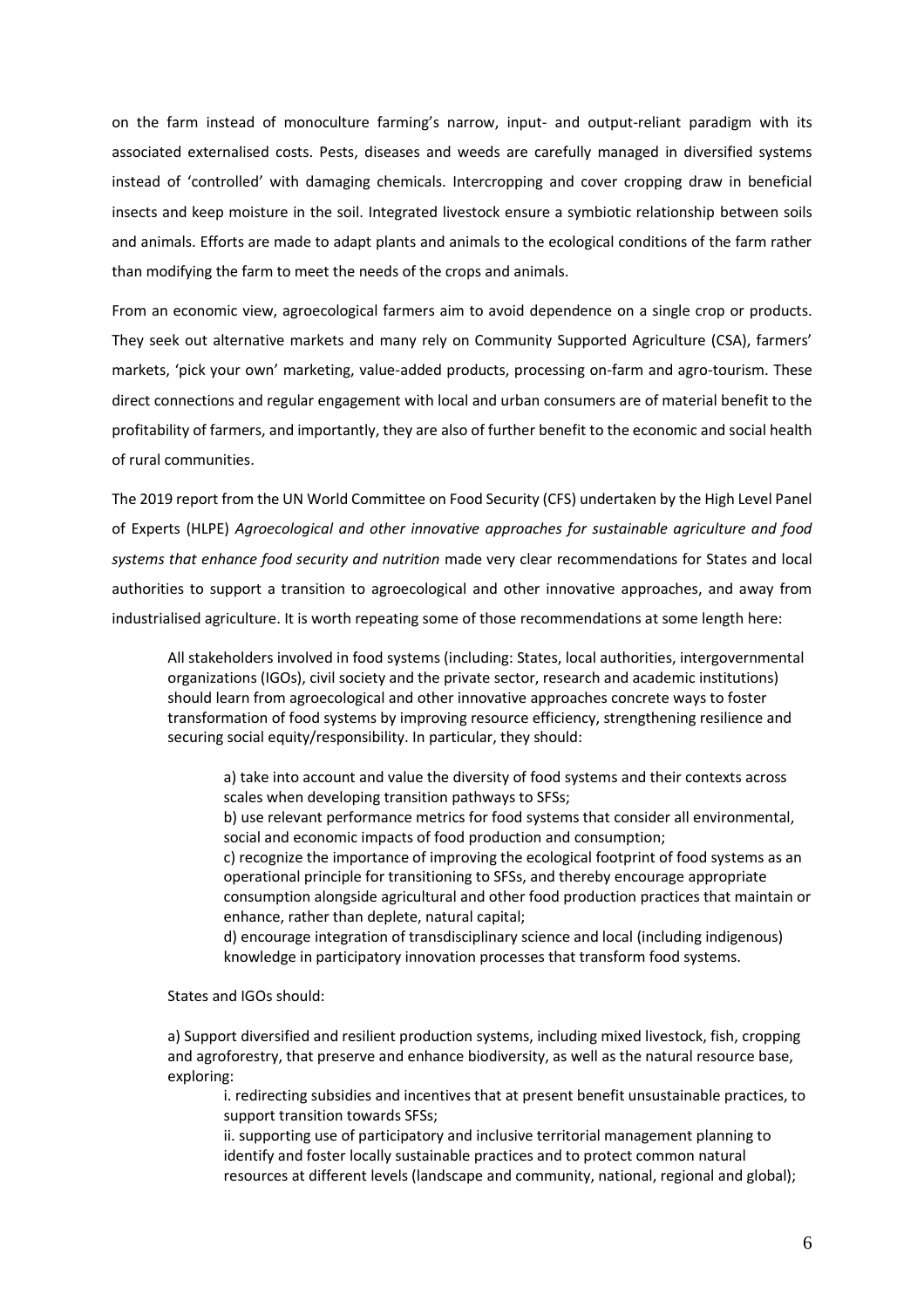iii. building adaptation of international agreements and national regulations on genetic resources and intellectual property to better take into account farmers' access to diverse, traditional and locally adapted genetic resources, as well as farmer-to-farmer seed exchange;

States, IGOs and, as appropriate, local authorities should:

a) develop strategies to promote transitions towards SFS setting long-term goals at national and regional levels, ensuring policy coherence across sectors at different levels, bringing together public administrations responsible for, and other relevant stakeholders involved in, agriculture, forestry, trade, health, gender, education, energy and environment;

**b) explore ways for trade agreements and rules to better support transitions towards more sustainable agriculture and food systems;** 

c) support inclusive and democratic decision-making mechanisms at all levels in food systems and take specific measures to ensure the participation of marginalized and vulnerable groups most at risk of food insecurity and malnutrition;

States and IGOs, in collaboration with academic institutions, civil society and the private sector, should:

b) redirect public and private investment and specifically agricultural subsidies to support farms based on the comprehensive performance metrics set out in 5a that assess their sustainability and impact on FSN;

c) recognize the importance of true cost accounting for negative as well as positive externalities in food systems and take steps to effectively implement it where appropriate.

#### <span id="page-6-0"></span>Down, Down, Prices are Down

While Coles Supermarkets moved away from its not-so-catchy jingle and accompanying big red hand in 2018, signifying a notional end to the famous "price war" between Australia's two major supermarket chains<sup>5</sup>, the reality remains that price is the primary factor driving retailer and consumer behaviour when it comes to food shopping. Unfortunately the behaviours that this drives back into the food chain are simply unfair and unconscionable. Nowhere was this made more evident than amongst dairy farmers who bore the brunt of the eight-year long milk price wars.

We clearly don't need to educate the Commission, which itself found that the supermarkets' bargaining power drove down the price paid to processors, who in turn used their bargaining power to drive down the price paid to farmers<sup>6</sup>. AFSA would suggest that these same predatory behaviours observed in the dairy industry exist across all the markets the subject of this Inquiry - meat products, dairy, eggs, and horticultural and viticultural produce. This is despite how strong industry representation may be, as in the end each farmer generally "goes it alone" when it comes to finding their market. To quote from "Collective

<sup>5</sup> [https://theconversation.com/down-down-and-cheap-cheap-are-gone-gone-why-supermarkets-are-moving](https://theconversation.com/down-down-and-cheap-cheap-are-gone-gone-why-supermarkets-are-moving-away-from-price-92996)[away-from-price-92996](https://theconversation.com/down-down-and-cheap-cheap-are-gone-gone-why-supermarkets-are-moving-away-from-price-92996)

<sup>6</sup> <https://www.accc.gov.au/publications/dairy-inquiry-final-report>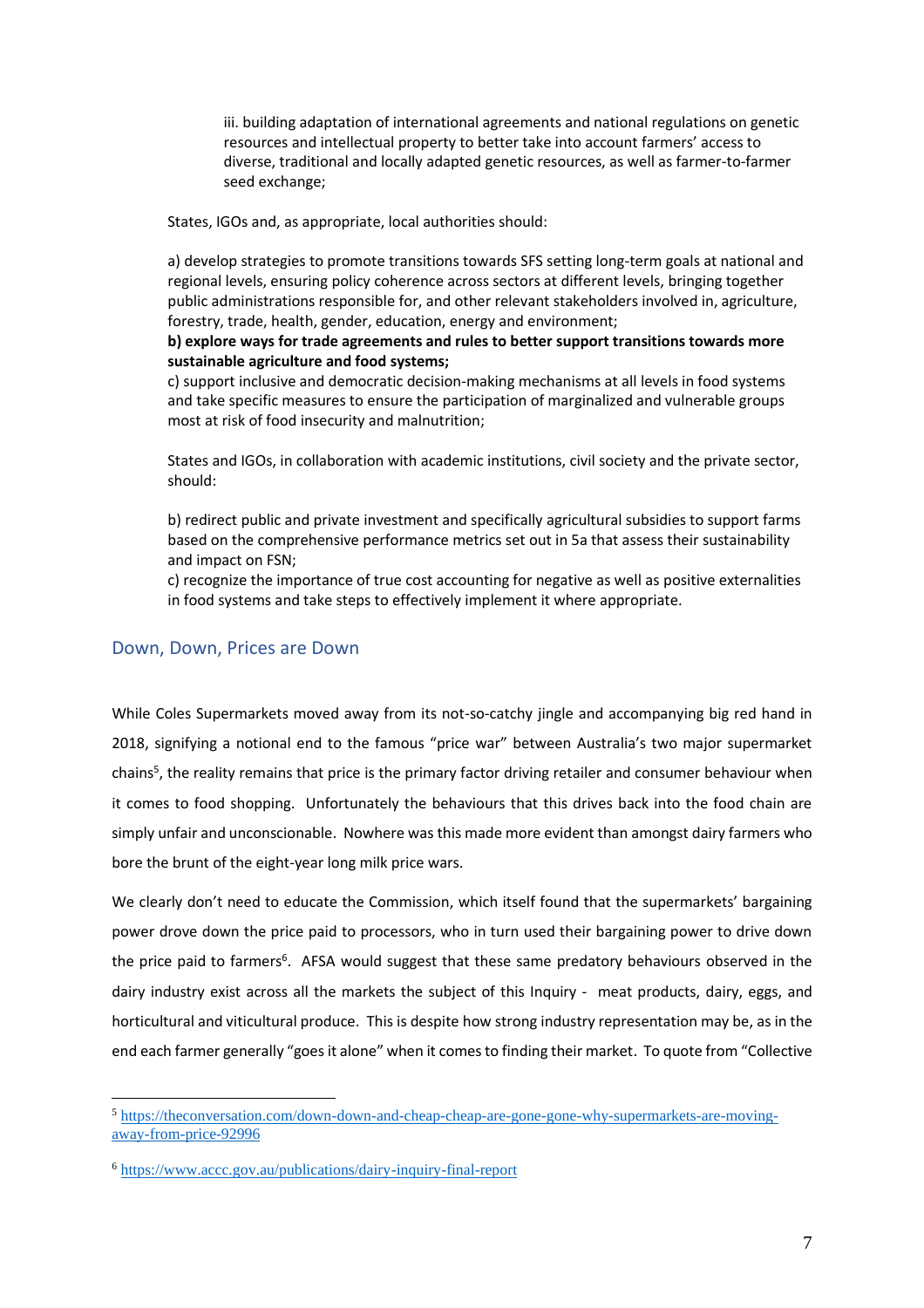Bargaining in the Agricultural Sector" published by the Rural Industries Research and Development Corporation in 2015<sup>7</sup>:

*Most farms in Australia remain relatively small, although there is an observable process of consolidation in some sectors such as vegetables, with business-oriented farmers employing staff and accumulating productive land. Such farmers may be in a relatively strong bargaining position vis-a-vis the various buyers, who tend to be highly concentrated in most food sectors in Australia. However, although this varies from sector to sector, the majority of individual farms are not in a position to guarantee the volume and consistent quality that major buyers such as supermarkets and processors seek. They are also in a weak bargaining position because whereas there is a multitude of suppliers the buyers can choose from, there are few buyers between which the farmer can realistically switch. In some categories their product is fresh and perishable, leaving them with few realistic options to negotiate. Individual farmers tend to suffer a loss of opportunity as a consequence and remain consistent price-takers. The farmers' share of the surplus generated by the supply and value chains in each sector is squeezed since food prices are under constant downward pressure in retail markets.*

It would be the topic of an entire PhD research paper to try to understand why a consumer seeks rock bottom prices for food but is prepared to pay, for instance, the exorbitant market price for a new smartphone. Suffice at this point to quote from the insights of Ant Wilson, one of AFSA's committee members and a horticulture farmer, into this issue when rebutting a Good Food article claiming produce at farmers markets was "too expensive"<sup>8</sup>:

*"…debating the intricate finances of food production is beside the point. Food should not be cheap. Food should not be cheap.*

*Capitalist economics have commodified food and divorced it from its true value. Industrial food systems have used unethical practices to extract value from food while luring us into the belief that it should be cheap. These injustices might be in the form of environmental degradation, horrific animal welfare standards or underpaid workers.*

*Even in a privileged country like our own… farmers are so passionate about what they do that they are willing to work for below the minimum wage. That's not to say that farmers, especially those selling directly via farmers markets or Community Supported Agriculture, can't make a decent income, but when that income is spread over the number of hours they put in, it starts to look less decent. I know few farms that don't also make use of unpaid labour in the form of family, friends or volunteers.*

<sup>7</sup> <https://www.agrifutures.com.au/wp-content/uploads/publications/15-055.pdf>

<sup>8</sup> https://www.goodfood.com.au/eat-out/news/68-for-an-apple-pie-farmers-markets-have-become-too-expensive-20191016-h1iw85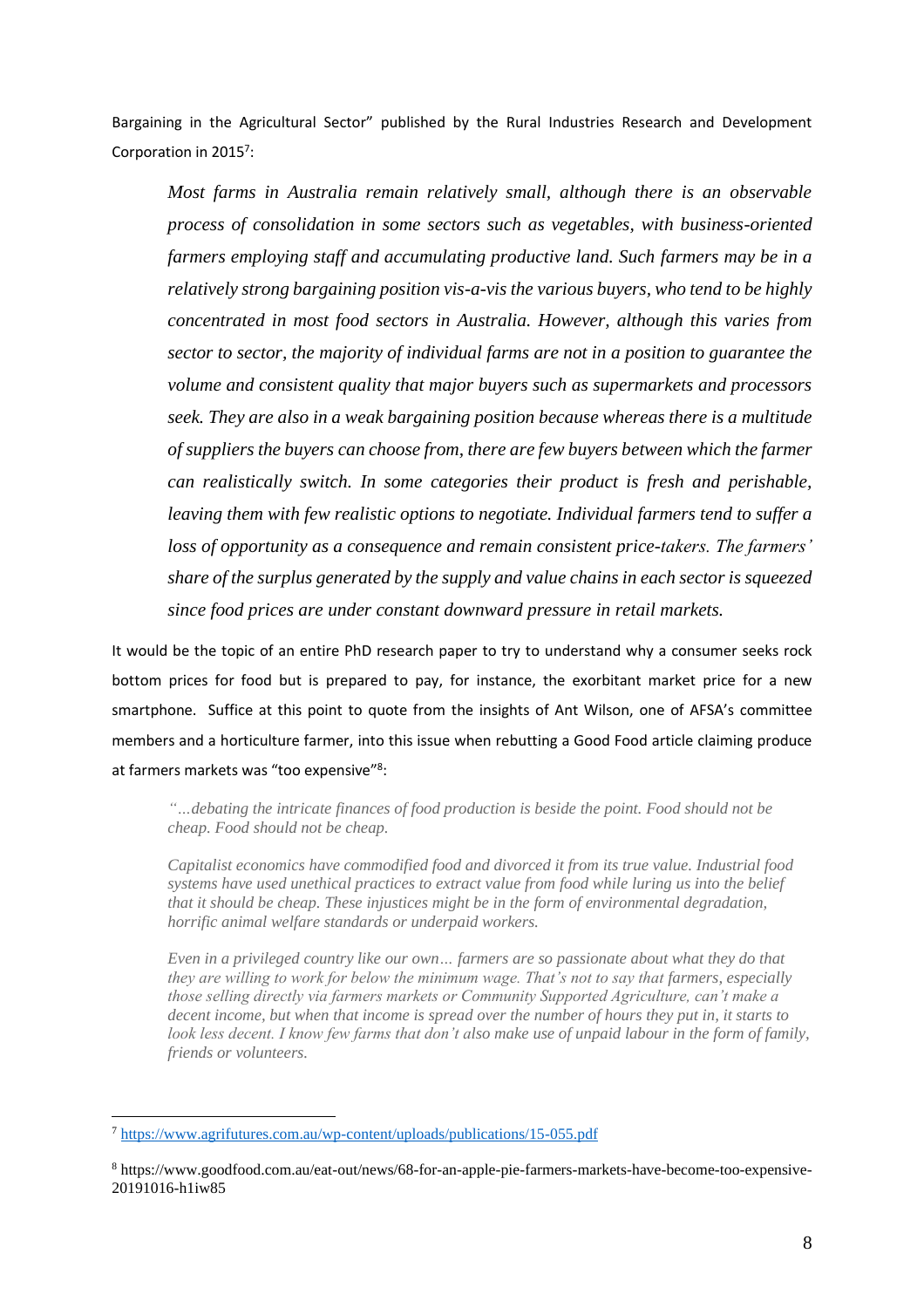*All food costs 'x' to grow. Using economies of scale and efficiencies it can be grown more cheaply, but there is a limit. Where that limit is undercut, the cost is being externalised. Just because the consumer is not paying the whole cost, does not mean it is not being paid. Is it the soil, the animals, the ocean or the workers that pay that cost?*

*I entirely agree that wholefood should be accessible to people on low-incomes, however, it is food producers who make up a large portion of the world's poor. 'Some of the most abject poverty in the world is concentrated in farming communities'<sup>9</sup> . Using the price of food as a lever, you can raise populations out of poverty. Lower income communities can then afford to pay themselves and their workers fairly. There is a myriad of creative solutions to make food accessible to all<sup>10</sup> . When we put food that is grown in ethical and ecologically-sound ways next to its industrial counter-part, it may seem expensive (I would argue this is a complete fallacy when it comes to plant foods, but it is certainly apparent with regards to animal products). If it is too expensive – eat less. To produce and consume the amount of meat we do now is only possible because of industrial agriculture and that model is driving climate catastrophe. Eat better meat, less." 11*

## <span id="page-8-0"></span>The COVID-19 impact on Australian Food Systems and the rise of alternative food distribution models

One of many things the COVID-19 pandemic has highlighted is the role industrial agriculture plays in increasing risks of future pandemics. In the very moment that we are suffering the negative impacts of the current pandemic, the Government is proposing to increase the ecological pressures that led to it in the first place. Changes in land and water use due to agriculture and extractive industries are the biggest drivers of loss of biodiversity, and loss of biodiversity is a key driver of the (re-)emergence of zoonotic diseases. Australia must change course to conserve biodiversity – both on and off our farms – and pushing for greater exports is entirely contrary to all recommendations from the FAO12, the CFS13, and the CBD14 that would see us reduce the risks.

AFSA would suggest there are several other key learnings from the COVID-19 pandemic. Supermarket shelves emptied fast as panic buying set in. Their 'just-in-time' model of distribution proved to be as precarious as food security researchers have warned us for many years.

Many farmers' markets were closed, either by risk-averse and ill-informed councils, or the organisers themselves, though others remained open, with [social distancing protocols](https://farmersmarkets.org.au/wp-content/uploads/AFMA-FACT-SHEET-CORONA-30-March.pdf) in place, or moved to online

<sup>9</sup> <http://www.fao.org/3/Y1860E/y1860e11.htm>

<sup>&</sup>lt;sup>10</sup> See for instance the suggestions set out in M. Jahi Chappell's book: <https://www.ucpress.edu/book/9780520293090/beginning-to-end-hunger>

<sup>11</sup> <https://www.tfgardens.com.au/down-down-prices-are-down/>

<sup>12</sup> <http://www.fao.org/3/ca9456en/CA9456EN.pdf>

<sup>13</sup> <http://www.fao.org/3/ca5602en/ca5602en.pdf>

<sup>14</sup> <https://www.cbd.int/doc/recommendations/wg2020-02/wg2020-02-rec-01-en.pdf>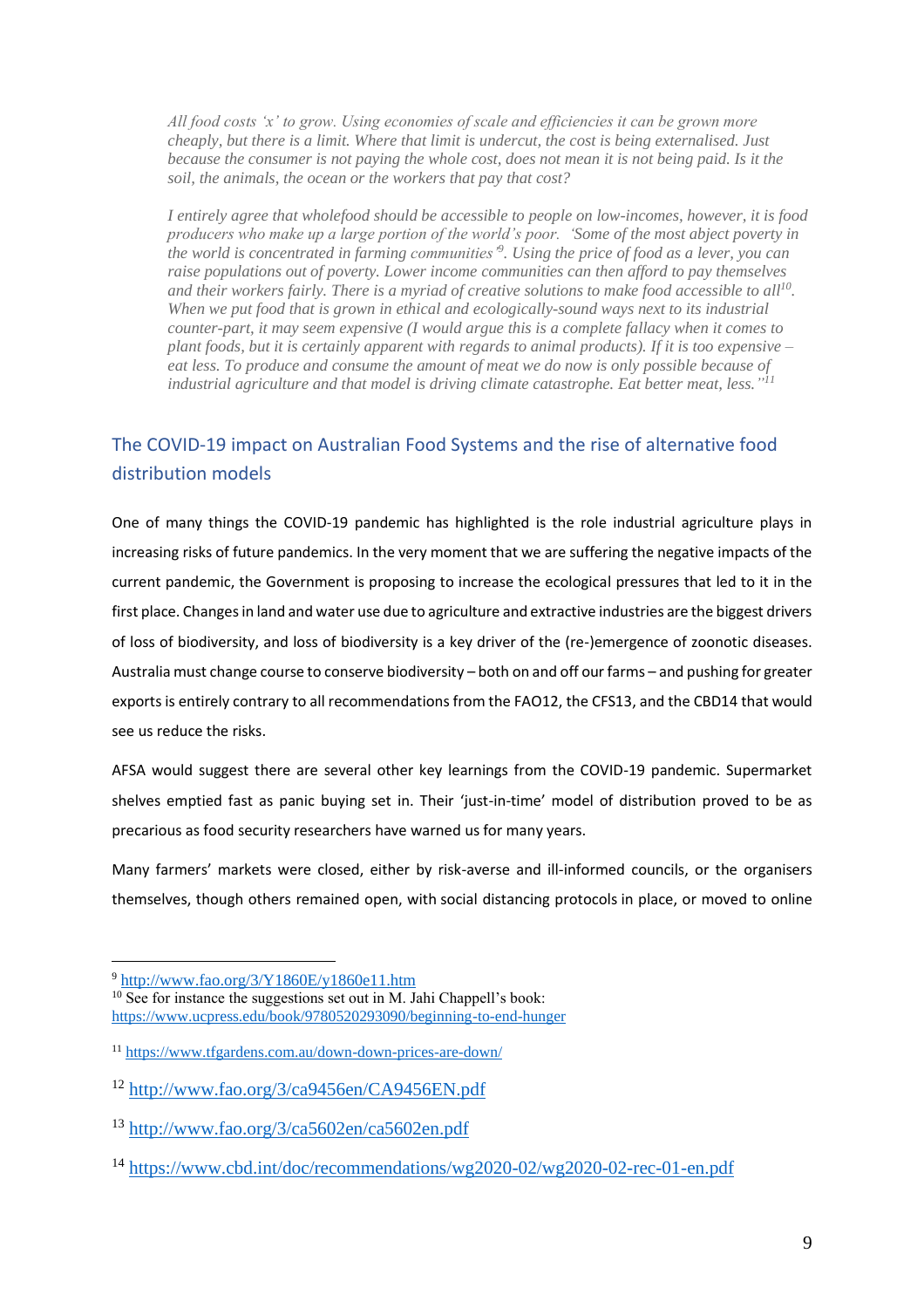platforms and thrived15. This left many small-scale farmers in the desperate position of having to rapidly find other ways to connect to their eaters, and forced some farmers' market shoppers back into the arms of their jilted supermarkets. But on the whole the reports were promising – those who approached the situation with a can-do attitude found their markets and flourished<sup>16.</sup>

Farmers whose usual market is food service were thrown into crisis along with the nation's chefs and other workers, and had to rapidly find new markets for their produce. For small-scale farmers, there has been a greater capacity to pivot to selling directly to households, though in many cases this meant [arduous hours](https://www.abc.net.au/news/2020-03-30/coronavirus-crushing-restaurant-suppliers/12089042?fbclid=IwAR1dRJqRNI6ZfjdERcVZhu784v2HjSJB1ycN-9fivocsTw4A7nHo5XEZI_w)  [doing direct deliveries](https://www.abc.net.au/news/2020-03-30/coronavirus-crushing-restaurant-suppliers/12089042?fbclid=IwAR1dRJqRNI6ZfjdERcVZhu784v2HjSJB1ycN-9fivocsTw4A7nHo5XEZI_w) without any time to develop these new systems.

Entities such as [Open Food Network](https://openfoodnetwork.org.au/)<sup>17</sup> rose to the challenge to bring a thrilling wave of new farmers onto their platform to directly connect with eaters looking for alternatives to the supermarkets. The upsurge in people seeking memberships with community-supported agriculture (CSA) farms was breathtaking. Farms that had struggled to compete with peoples' addiction to 'convenience' and achieve full subscriptions are now turning people away or working out how to increase production to "let more people in"<sup>18.</sup>

For large-scale farms, there was no such agility in a global pandemic. For example, a watermelon grower in the Northern Territory whose market is primarily restaurants, caterers, and airlines, has very little choice but to watch the melons rot in the fields. With 600 tonnes versus 6 tonnes of produce to sell, selling direct to eaters is not an option $19$ .

The pandemic has demonstrated that globalised food systems are brittle and threatened, while local food systems, solidarity economies, and strongly networked and collectivised communities are strong. AFSA requests that this learning be first and foremost in the Commission's ongoing consideration of Australia's perishable agriculture industry. The Commission should also research and report on direct sales models such as the Community Supported Agriculture model (CSA)<sup>20</sup>, farmers markets, and online sales such as through the Open Food Network mentioned above. We have farmer members who would be more than happy to directly participate and provide any information the Commission may require.

AFSA thanks the Commission for the opportunity to submit and would welcome further discussion and debate.

<sup>15</sup> [https://www.farms.com/news/farmers-markets-thrive-selling-online-during-covid-19-pandemic-](https://www.farms.com/news/farmers-markets-thrive-selling-online-during-covid-19-pandemic-155047.aspx)[155047.aspx](https://www.farms.com/news/farmers-markets-thrive-selling-online-during-covid-19-pandemic-155047.aspx)

<sup>16</sup> <https://www.farmonline.com.au/story/6730566/startup-helps-local-growers-thrive/>

<sup>17</sup> <https://openfoodnetwork.org.au/>

<sup>18</sup> [https://insidefmcg.com.au/2020/05/04/weve-had-a-taste-of-disrupted-food-supplies-here-are-5-ways-we](https://insidefmcg.com.au/2020/05/04/weve-had-a-taste-of-disrupted-food-supplies-here-are-5-ways-we-can-avoid-a-repeat/)[can-avoid-a-repeat/](https://insidefmcg.com.au/2020/05/04/weve-had-a-taste-of-disrupted-food-supplies-here-are-5-ways-we-can-avoid-a-repeat/)

<sup>19</sup> [https://www.weeklytimesnow.com.au/agribusiness/horticulture/farmers-forced-to-destroy-fruit-](https://www.weeklytimesnow.com.au/agribusiness/horticulture/farmers-forced-to-destroy-fruit-vegetable-crops-due-to-coronavirus-disruptions/news-story/62a5fd11338ca38444fb84ab7d5beb7a)

[vegetable-crops-due-to-coronavirus-disruptions/news-story/62a5fd11338ca38444fb84ab7d5beb7a](https://www.weeklytimesnow.com.au/agribusiness/horticulture/farmers-forced-to-destroy-fruit-vegetable-crops-due-to-coronavirus-disruptions/news-story/62a5fd11338ca38444fb84ab7d5beb7a)

<sup>20</sup> <http://www.csanetworkausnz.org/>